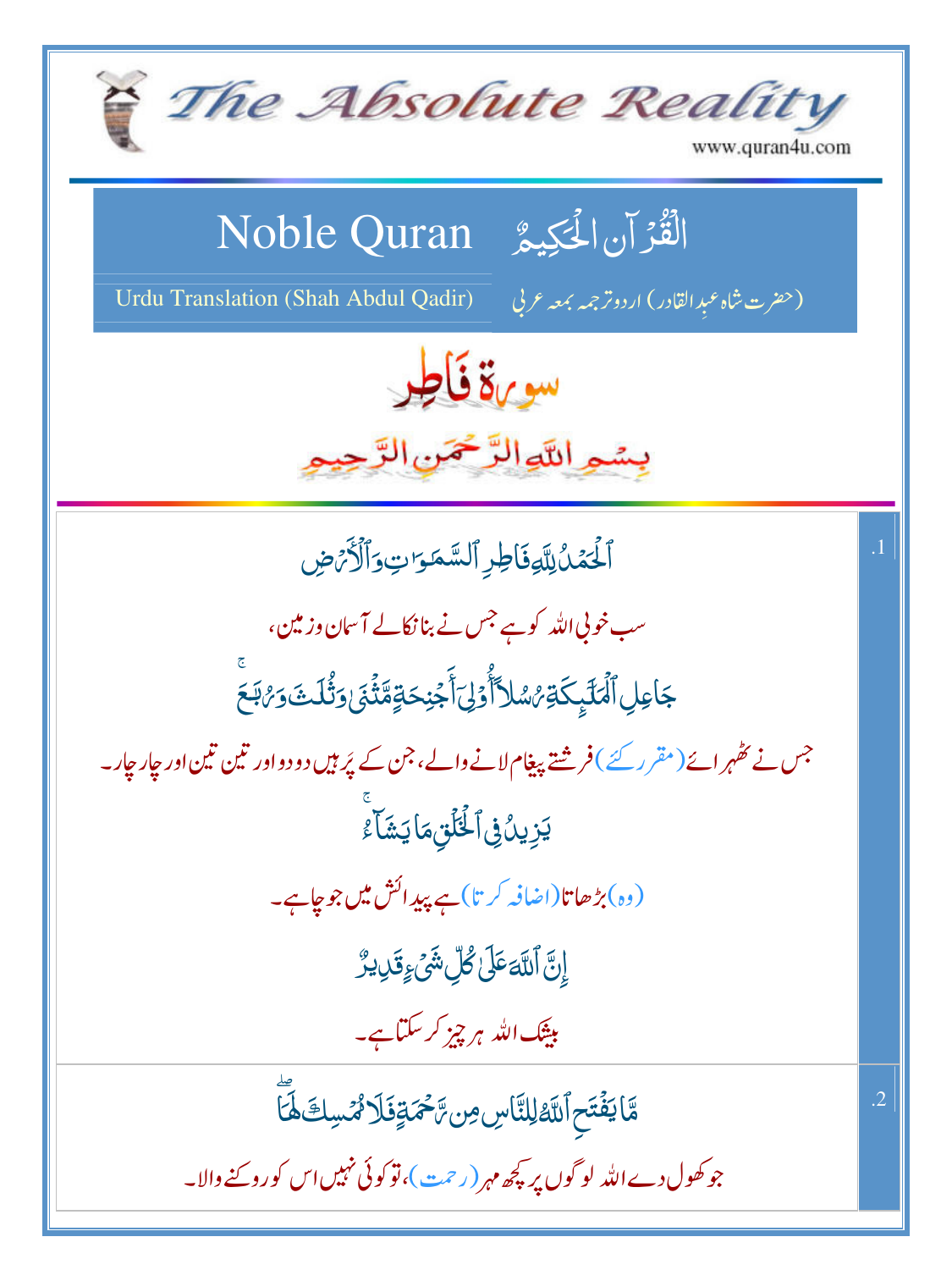5مَا يُهْسِكُ فَلَا مُرُسِلَ لَةُ مِنْ بَعُلِهِ -اور جوروک رکھے تو کوئی نہیں اس کو بھیجنے والااس کے سوا، وَهُوَ ٱلۡعَزِيزُ ٱلۡكِيمُ اور وہی ہے زبر دست حکمتوں والا۔ يٓٲٞؾ۠ؠٓٵٱڶڹؓٲ؈۠ٱۮٙػ۠ۯۅٱڹؚۼڡٙؾؘٱڷؘڷۅڡؘڶؽٙػۢ۠ۿٙۨ .3 لوگو! ياد کرواحسان الله کااپنے اُوپر، هَلْ مِنْ خَلِقٍ غَيْرُ ٱللَّهِ يَرْ رُقُّكُم مِّنَ ٱلسَّمَاءِوَٱلْأَمَّ ضِ کوئی ہے بنانے والا اللہ کے سوا؟روزی دیتاتم کو آسان اور زمین سے۔ لَّا إِلَهَ]لَّاهُوَ کوئی جا کم نہیں گروہ۔ فَأَذَّىٰٓلَٰٓؤُفَكُونَ پھر کہاں سے اُلٹے (تم بہکائے)جاتے ہو؟ وَإِن يُكَنِّبُوكَ فَقَدْ كُنِّبَتَ بُسُمَّلٌ مِّن قَبَلِكَ  $\overline{A}$ اور اگر تجھ کو جھٹلائیں تو جھٹلائے گئے گتنے رسول تجھ سے پہلے۔ وَإِلَى ٱللَّهِ تُزَجَعُ ٱلْأُمُوسُ اور الله تک پہنچتے ہیں سب کام۔  $\overline{2}$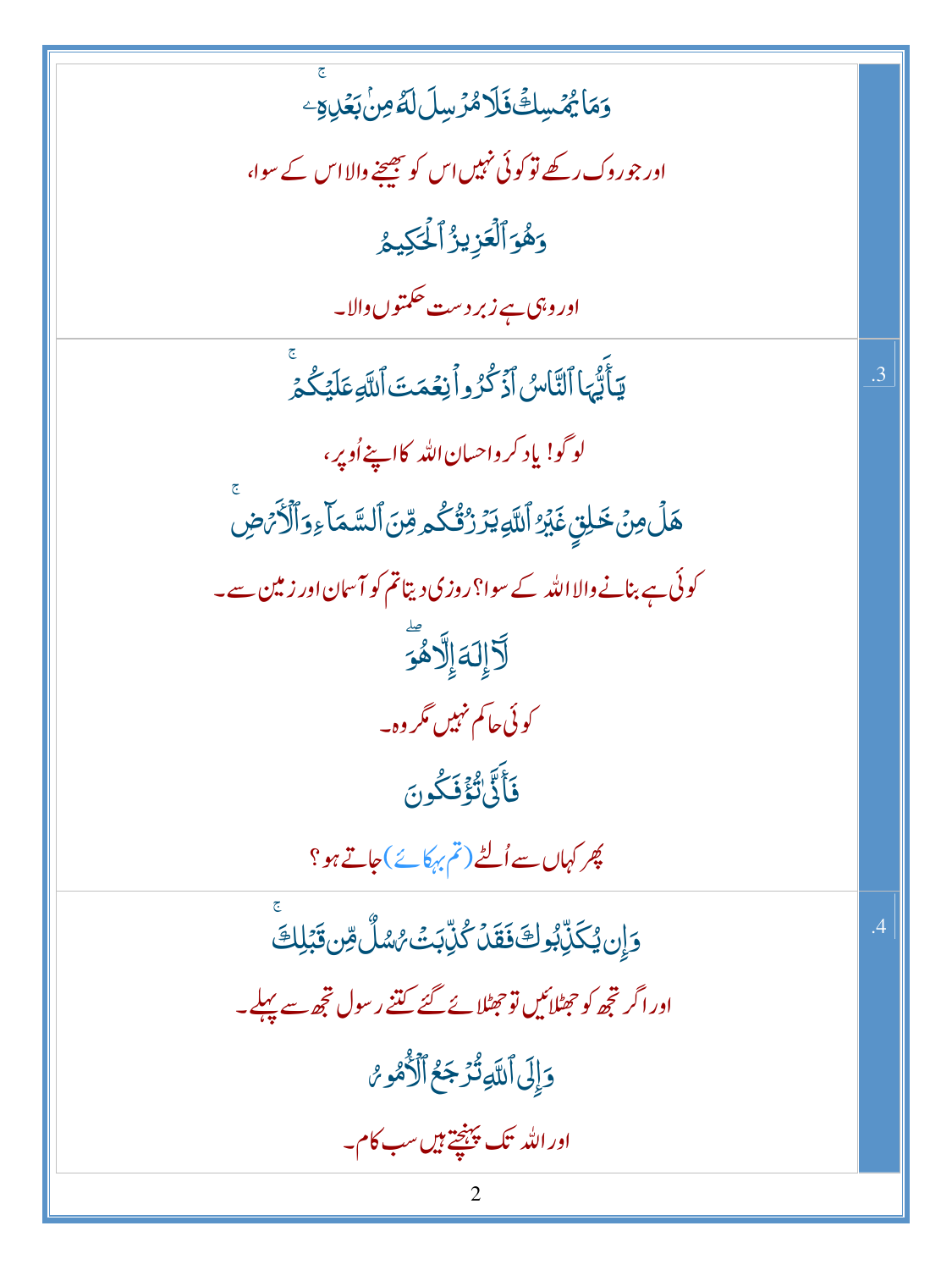| <b>يَأَيُّهَا ٱلنَّاسُ إِنَّ وَعُدَ ٱللَّهِ حَقٌّ</b>                                                | $\overline{.5}$ |
|------------------------------------------------------------------------------------------------------|-----------------|
| لوگو! بيثك وعده الله كاٹھيك (حق) ہے،                                                                 |                 |
| فَلَاتَغُرَّنَّكُمُ الْحُيَوٰةُ الدُّنِّيَا                                                          |                 |
| سونہ بہکائے تم کو دنیاکا جینا۔                                                                       |                 |
| <b>وَلَا يَغُرَّنَّكُم بِأَلَّلَهِ ٱلْغَزْوِنُ</b>                                                   |                 |
| اور نہ دغادے تم کواللہ کے نام سے وہ دغاباز۔                                                          |                 |
| ٳۣڹؖٳڵۺ۠ؖؽڟڹڶػؙؽٙؾؘ <i>ڶ</i> ؋ػٱؾ۫ۜڂۣڹؙٛۏٶ۠ۼؘڷۊؖٞٳ                                                   | .6              |
| تحقیق(حقیقت میں) شیطان تمہاراد شمن ہے،سوتم سمجھ رکھواس کو دشمن۔                                      |                 |
| ٳۥٚؖٞؠٓٵؾؚۨڷٷٳٲڿۯ۫ڹۿڶۣؾػٛۅۮ۠ۅٲڡؚڽؙٲؘٛڞٙڂٮٟٱڵڛٞؖۼێٳ                                                   |                 |
| وہ توبلا تاہے اپنے گر وہ کواسی واسطے کہ ہوں دوزخ والوں میں۔                                          |                 |
| ٱلَّذِينَ كَفَزُواۡلَٰهُمۡ عَذَابٌ شَرِيدٌ                                                           |                 |
| جومنگر ہوئےان کوسخت مارہے،                                                                           |                 |
| وَٱلَّٰٓنِينَءَامَنُواْوَعَمِلُواْٱلصَّلِحَتِ لَهُ مِمَّغۡفِرَةٌوَأَجۡرٌ كَبِيرٌ                     |                 |
| اور جویقین لائے اور کئے بھلے کام،ان کو ہے معافی اور نیگ (اجر) بڑا۔                                   |                 |
| ِ<br>أَفَمَن رُّيِّنَ لَهُ سُوَءُ عَمَلِهِ ۖ فَرَءَاهُ حَسَنًا                                       | $\overline{8}$  |
| بھلاا یک شخص، کہ بھلی سمجھائی(خو شنماد کھائی)اسکواسکے کام کی برائی، پھر دیکھااس نے اس کو بھلا(اچھا)۔ |                 |
|                                                                                                      |                 |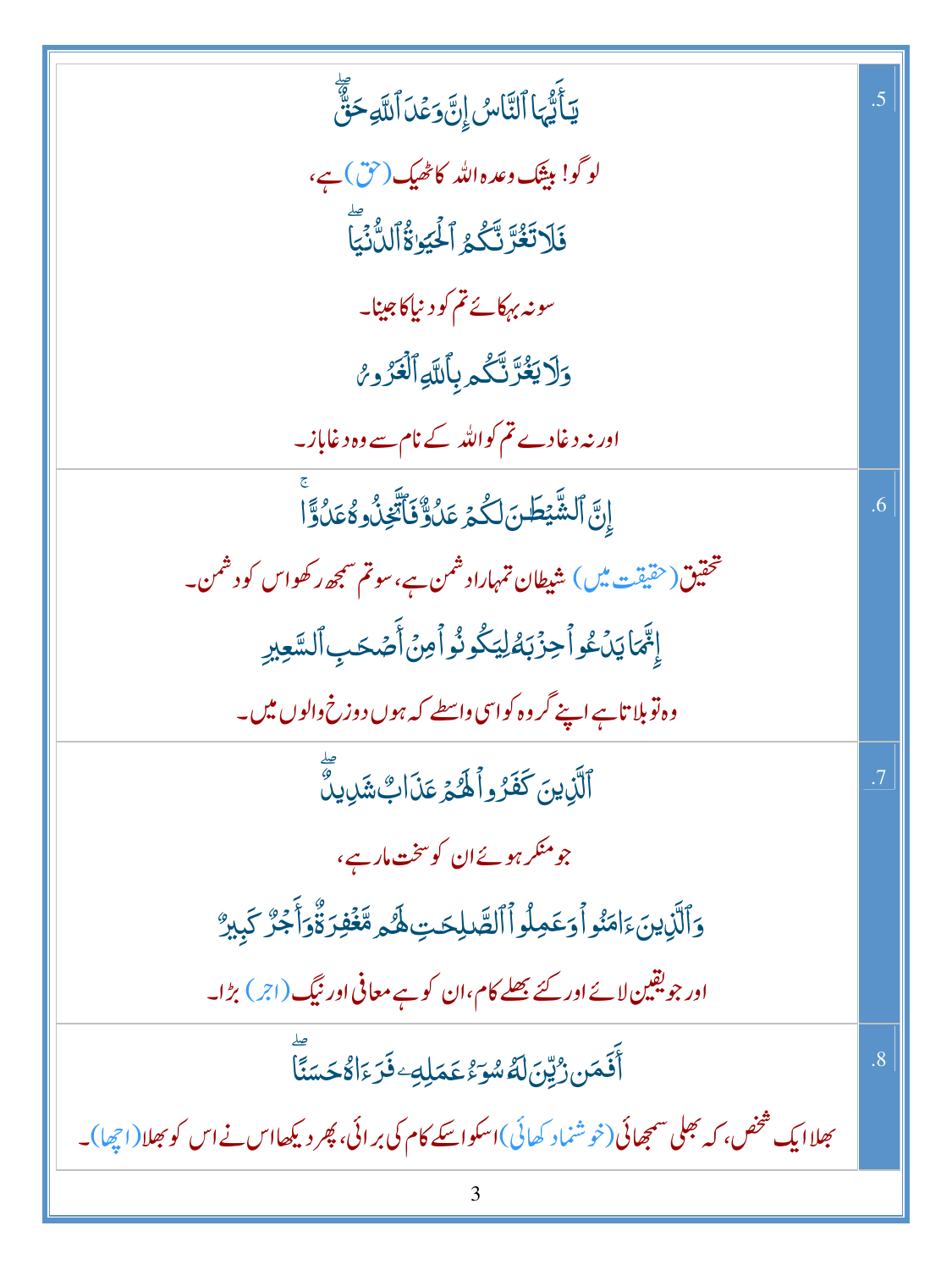| فَإِنَّ ٱللَّهَ يُضِلُّ مَن يَشَأَءُ وَيَهْدِى مَن يَشَأَءُ                       |     |
|-----------------------------------------------------------------------------------|-----|
| کیونکہ اللہ بھٹکاتاہے جس کوچاہے،اور سمجھاتاہے جس کوچاہے۔                          |     |
| فَلَاتَنَّهَبَ نَفَّسُكَ عَلَيْهِمْ حَسَرَاتٍ                                     |     |
| سو تیراجی نہ جا تارہے( گھلے تیر کی جان)اُن پر پچتا پچتا(حسرت وغم کر) کر۔          |     |
| إِنَّ ٱللَّهَ عَلِيمُ نِهَا يَصۡنَعُونَ                                           |     |
| اللہ کوس <b>ب معلوم ہے جوکرتے ہیں۔</b>                                            |     |
| وَٱللَّهُ ٱلَّذِىٓ أَمَّسَلَ ٱلرِّيَّحَ فَتُّثِيدُ سَحَابًا                       | .9  |
| اور اللہ ہے جس نے چلائیں ہیں باویں (ہوائیں)، پھر اُبھار تیاں ہیں بدلی (بادل)،     |     |
| فَسُقَّتَهُ إِلَىٰ بَلَلٍ مَّيِّتٍ فَأَحْيَيْنَا بِهِ ٱلْأَرَّصَ بَعُلَ مَوْتِهَا |     |
| چرہانک لے گئے ہم اس کوایک مر گئے دیس( <sub>مُر</sub> دہ زمین) <i>کو</i> ،         |     |
| پھر چلائی(زندہ کی)ہم نےاس سے زمین اسکے مرگئے پیچھے (مرنے کے بعد)۔                 |     |
| كَنَا لِكَ ٱلنُّشُورُ                                                             |     |
| اسی طرح ہے جی اٹھنا۔                                                              |     |
| مَن كَانَ يُرِينُ ٱلۡعِزَّ ةَذَلِلَّهِ ٱلۡعِزَّةُجَمِيعًا                         | .10 |
| جس کوچاہئے عزت، تواللہ کی ہے عزت ساری۔                                            |     |
| إِلَيْهِ يَصُعَلُ ٱلْكَلِمُ ٱلطَّيِّبُ وَٱلْعَمَلُ ٱلصَّلِحُ يَرَفَعُهُ           |     |
| اسکی طرف چڑھتاہے کلام ستھر ااور کام نیک،اس کواٹھالیتاہے۔                          |     |
|                                                                                   |     |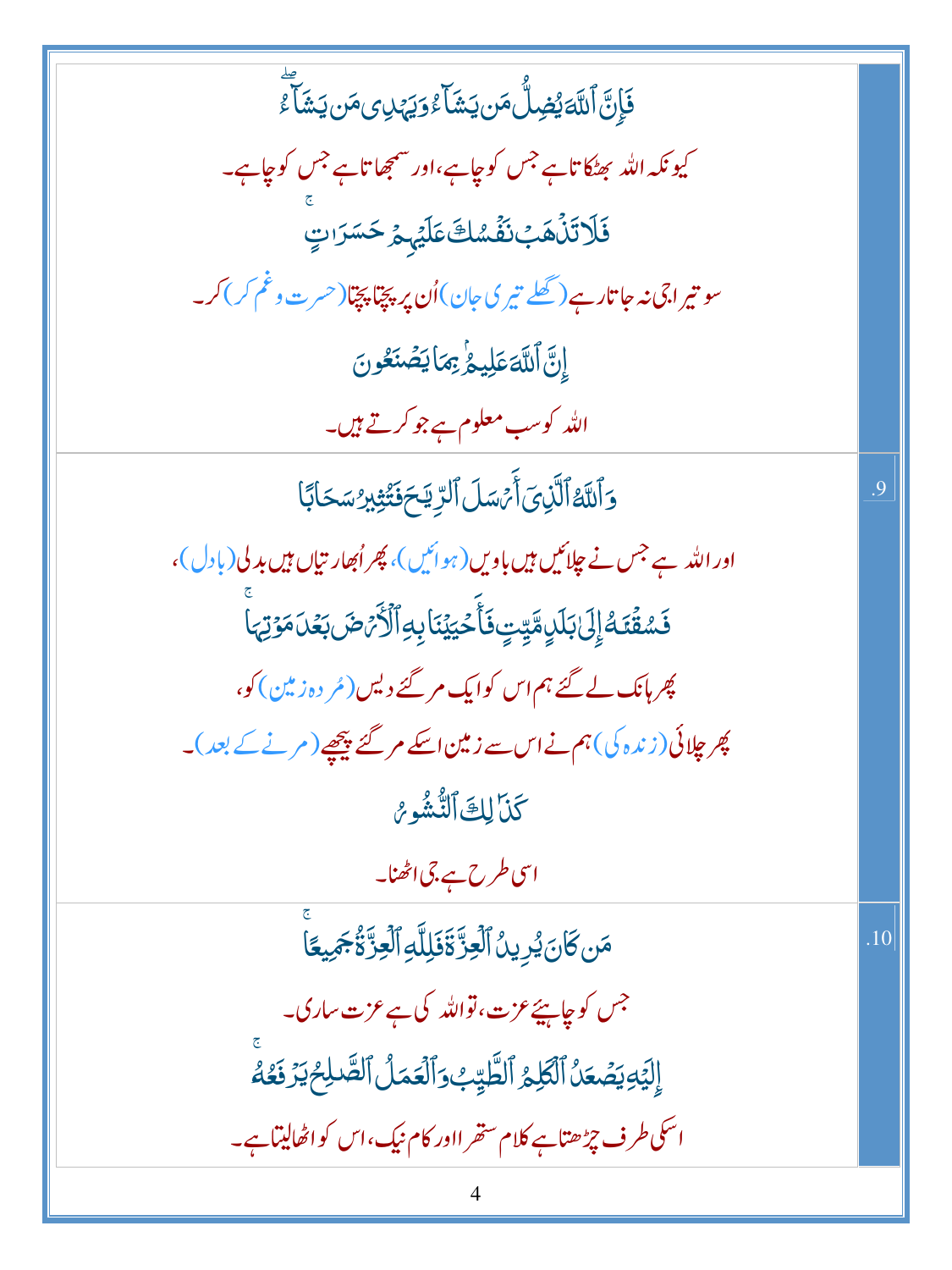<u>و</u>َٱلَّذِينَ يَمۡكُرُونَ ٱلسَّيَّاتِ لَهُمۡ عَذَابٌ شَٰٓدِينَّ اور جولوگ داؤمیں ہیں بر ائیوں کے اُن کوسخ**ت ما**ر ہے۔ وَمَكْرُ أُوۡلَٰٓبِكَ هُوَيۡبُو مُ اور ان کو داؤہے ٹوٹے (خیارہ) کا۔ <u>و</u>َٱللَّهُ خَلَقَكُم مِّن تُرَابِ ثُمَّ مِن نُّطِفَةٍ تُٰمَّ جَعَلَكُمۡ أَزۡوَاجَاۚ اور اللہ نے تم کو بنایا( پید اکیا)مٹی سے، پھر بوندیانی سے، پھر بنایاتم کوجوڑے جوڑے۔ 5مَاتَّخُمِلُ مِنۡ أُنثَىٰ وَلَاتَضَعُۚ إِلَّا بِعِلۡمِهِ اور نہ پیٹ رہتاہے کسی مادہ کواور نہ وہ جنتی ہے بن خبر اس کے۔ <sub>و</sub>َمَايُعَمَّرُ مِن**مُّعَمَّرٍ <sub>وَ</sub>لَايُنقَص**ُمِنۡ عُمُرِةِۦٓٳِلَّا فِى كِتَبۡ ۚ اور نہ عمریا تاہے کوئی بڑی عمر والا اور نہ تھٹتی ہے کسی کی عمر مگر لکھاہے کتاب میں۔ إِنَّ ذَٰ لِكَ عَلَى ٱللَّهِ يَسِبِرُّ بہ اللہ پر آسان ہے۔ وَمَايَسْتَوِي ٱلْبَحْرَانِ  $.12$ اور بر ابر نہیں دو دریا، ۿٙۨۮؘٳۼۯ۬ٙٮؚ۠۠ۮؙۯٳٮۘ۠ؾۢۺؘٳٙؠؚڂۘۘ۠ۺؘۯٳؠ۠ڡؗ۠ۏؘۿۮؘٳڡؚڶٙػۭٲؙٛڿٳؘڿۭۜٞ بیر (ایک) میٹھاہے پیاس بجھا تاہے، پینے میں رچتا،اور بیر ( دوسر ا) کھاراکڑ وا۔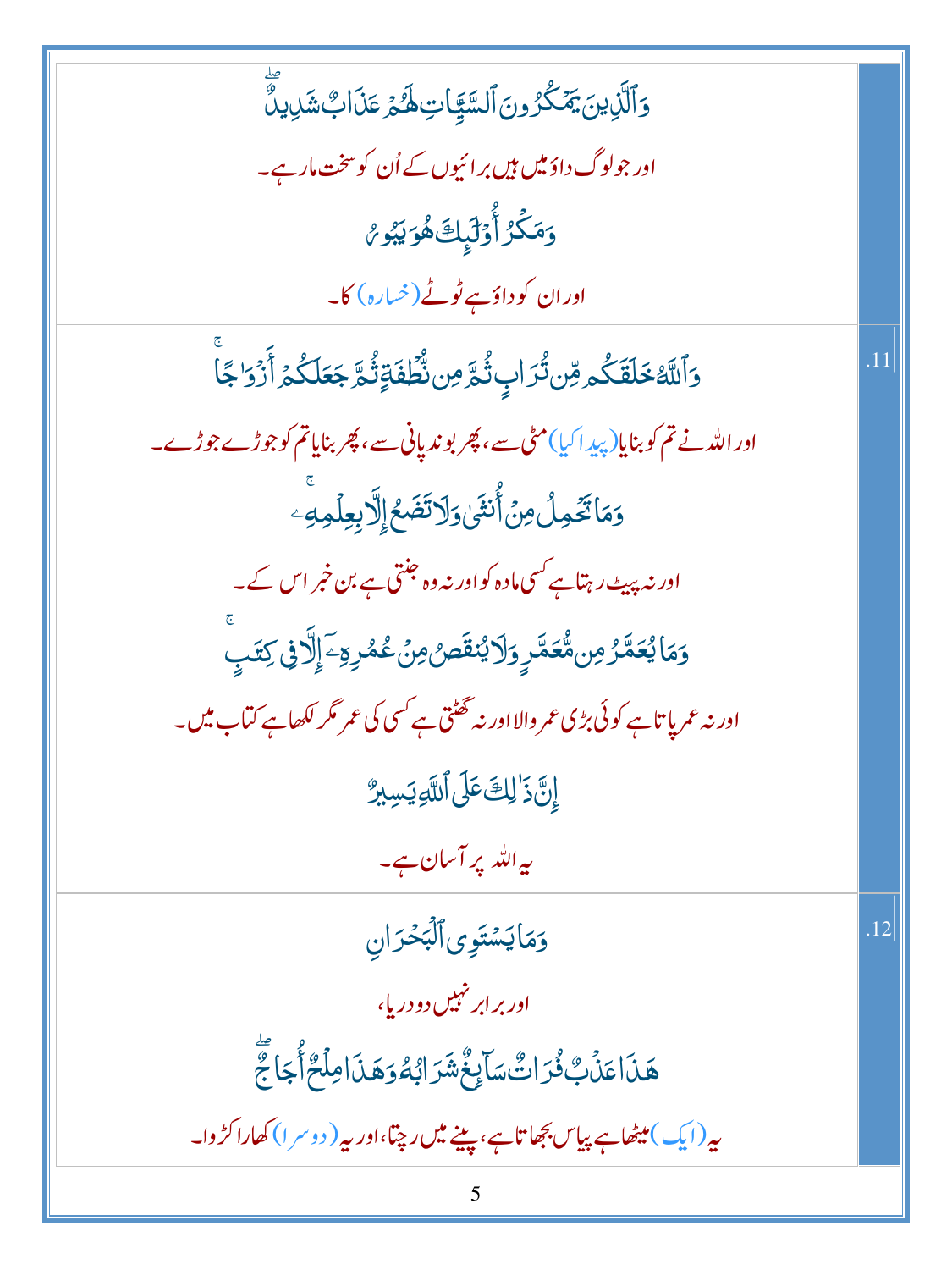<u>وَ</u>مِن گُلِّ تَأْكُلُونَ لَحَمَّاطَرِيَّا وَتَسْتَخْرِجُونَ حِلْيَةَّتَلْبَسُوْهََا اور دونوں میں سے کھاتے ہو گوشت تازہ،اور نکالتے ہو گہنا(سامان زینت) جس کو پہنتے ہو۔ <u>وَتَرَى ٱلْفُلْكَ فِيهِ</u>مَوَاخِرَ لِتَبْتَغُواْمِن فَضُلِهِ وَلَعَلَّكُمْ تَشُكُرُونَ اور تُو دیکھے جہاز ،اس میں چلتے ہیں پھاڑتے (چرتے )، تا ( کہ ) تلاش کر واسکے فضل سے ،اور شاید تم حق مانو۔ يُو لِجُ ٱلَّيَٰٓلَ فِى ٱلتَّهَارِ، وَيُو لِجُ ٱلتَّهَا مَنِى ٱلَّيَٰٓلِ .13 رات پیپٹھا تا( داخل کر تا) ہے دن میں اور دن پیپٹھا تا( داخل کر تا) ہے رات میں، وَسَخَّرَ ٱلشَّمۡسَ وَٱلۡقَمَرَ كُلُّ يَجۡرِى لِأَجَلِ مُّسَمَّى اور کام لگایاسورج اور جاند، ہر ایک جلتاہے ایک کھُہر ائے دعدہ پر (وقتِ مقررتک)۔ ذَٰ لِكُمُ ٱللَّهُ مَنُّكُمۡ لَهُ ٱلۡهُٰلَٰكُ ىيەاللە سے تمہارارب،اسى كى بادىشاہى ہے، <u>و</u>َٱلَّذِينَ تَنۡعُونَ مِن دُونِهِۦ مَا يَمۡلِكُونَ مِن قِطۡمِيرِ اور جن کو تم ایکار تے ہواس کے سوامالک نہیں ایک حھلکے کے۔ إِن تَدۡكُوهُمۡ لَا يَسۡمَعُواۡكُمَآءَكُمۡ وَلَوۡسَمِعُواۡهَا ٱسۡتَجَابُواۡكُمَّ  $.14$ اگر تم ان کو پکارو سنیں نہیں تمہاری پکار۔اور اگر سنیں پہنچیں نہیں تمہارے کام پر۔ <u>وَيَوۡ</u>مَ ٱلۡقِيۡمَةِیَکُفُرُونَ بِشِرۡڪِکُمۡ اور دن قیامت کے منکر ہوں گے تمہارے شر یک کٹھہر انے سے۔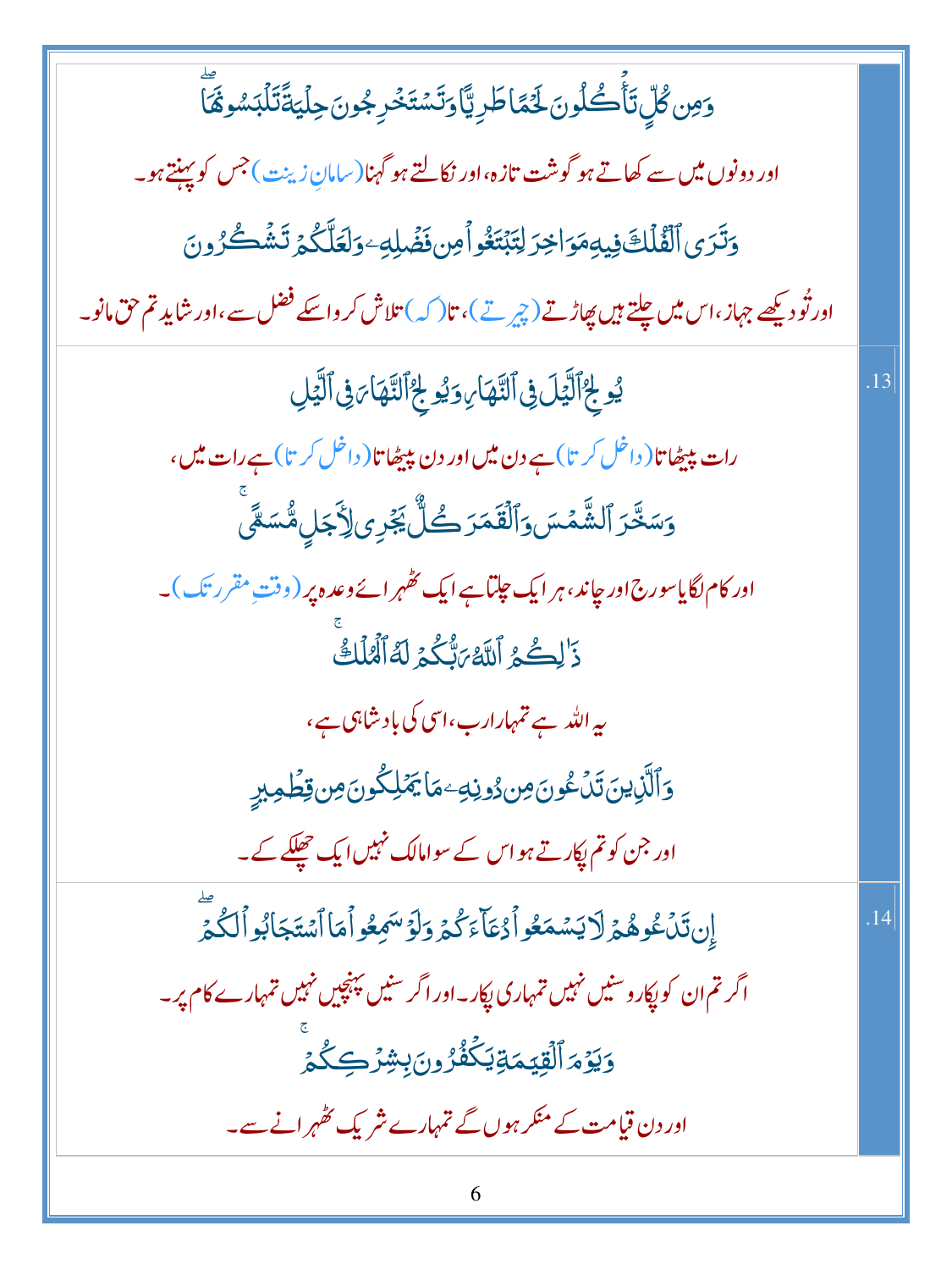| <b>وَلَايُنَبِّئُكَ مِثْلُ خَبِبرِ</b>                                                                 |     |
|--------------------------------------------------------------------------------------------------------|-----|
| اور کوئی نہ بتائے گا تجھ کو،حبیبابتادے خبر رکھنے والا۔                                                 |     |
| يَأَيُّهَا ٱلنَّاسُ أَنتُمُ ٱلْفُقَرَ آءُ إِلَى ٱللَّهِ                                                | .15 |
| لوگو! تم ہو مخاج اللہ کی طرف۔                                                                          |     |
| وَاللَّهُ هُوَ الْغَنِيُّ الْحَمِيلُ                                                                   |     |
| اور الله  وہی ہے بے پر واہ سب خوبیوں سر اہا۔                                                           |     |
| ٳؚۣڹؾؘۺؘٲۢٞؽۮؙٙۿؚڹٛڴؽٙۯؾٲۢۘؾؚۼؘؚڶۘٙٛۊ۪ڿؘڸؠڸۣ                                                           | .16 |
| اگر چاہے تم کولے جائے اور لے آئے ایک نئی خلقت۔                                                         |     |
| وَمَاذَ ٰلِكَ عَلَى ٱللَّهِ بِعَزِيزِ                                                                  | .17 |
| اور بہ (کرنا)اللہ پر مشکل نہیں۔                                                                        |     |
| <u>وَلَاتَزِهُوَ</u> ازِيَةٌوِزُيَٱنَجُرَىٰ                                                            |     |
| اور نہ اُٹھائے گا کوئی اُٹھانے والا، بوجھ دوسرے کا،                                                    |     |
| <u>وَ</u> إِن تَنۡ عُمُثۡقَلَةٌ إِلَىٰ حِمۡلِهَالَا يُعۡمَلۡ مِنۡهُ شَىۡءٌ وَلَوۡ كَانَ ذَاقُرۡ بِّیَ  |     |
| اور اگر پکارے کوئی بو جھوں مر تا $(\iota \downarrow \circ \mathring{\mathbb{F}})$ اپنا بو جھ بٹانے کو، |     |
| کوئی نہ اُٹھائے اس میں سے پچھ،اگر چہ ہو ناتے والا۔                                                     |     |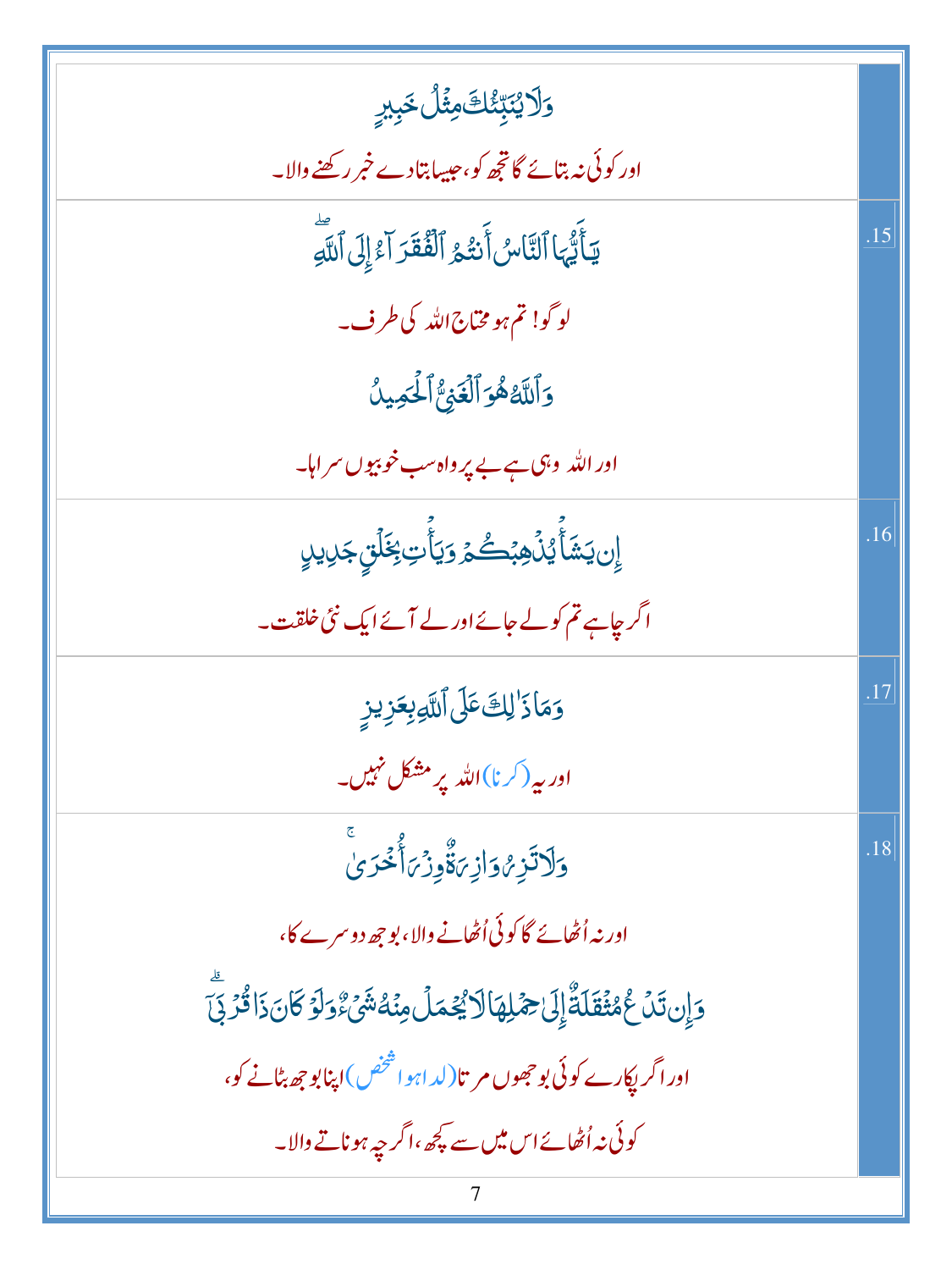| إِنَّمَا تُنذِ ثَالَّذِينَ يَخْشَوْنَ يَبْهُم بِٱلْغَيْبِ وَأَقَامُواْ ٱلصَّلَوٰةَ  |     |
|-------------------------------------------------------------------------------------|-----|
| تُولوْ ڈرسنادیتاہے اُن کو جو ڈرتے ہیں اپنے رب سے بن دیکھے ،اور کھڑی رکھتے ہیں نماز۔ |     |
| <mark>وَمَن تَزَكَّىٰ فَإِنَّمَا</mark> يَتَزَكَّىٰ لِنَفُسِهِ ۖ                    |     |
| اور جو کوئی سنورے گا، تو یہی سنورے گااپنے بھلے کو،                                  |     |
| دَإِلَى اللَّهِ ٱلْمَصِيرُ                                                          |     |
| اور اللہ کی <i>طر</i> ف ہے پھر (لوٹ)حانا۔                                           |     |
| وَمَايَسْتَوِي ٱلْأَعْجَىٰوَٱلْبَصِيرُ                                              | .19 |
| اور برابر نہیں اند ھااور دیکھیا۔                                                    |     |
| وَلَا ٱلظُّلُمَتُ وَلَا ٱلنُّوعُ                                                    | .20 |
| اور نه اند چیر ااور اُجالا۔                                                         |     |
| دَلاالظلُّ دَلاآلۡكِرُوعُ                                                           | .21 |
| اور نه سایه اور نه لون( د هوپ کی تپش)۔                                              |     |
| وَمَايَسْتَوِىٱلْأَحْيَآءُوَلَآالۡأَمۡوَاتُ                                         | .22 |
| اور برابر نہیں جیتے ( زندے اور ) نہ مُر دے۔                                         |     |
| ٳۣڹؖٞٲڷڶؘٲؽ۠ۺۘٙڡؚڂٛڡؘڹڮۺؘٲؖۦٚٛۏڡؘٵٚٲٞڹؾۥؚٙڞۺڡؚۼڡؓڹ؋ۣ۩ڷڨ۠ڹ۠ۅۑ                        |     |
| اور الله سناتاہے جس کوچاہے۔اور تو نہیں سنانے والا قبر میں پڑوں کو۔                  |     |
|                                                                                     |     |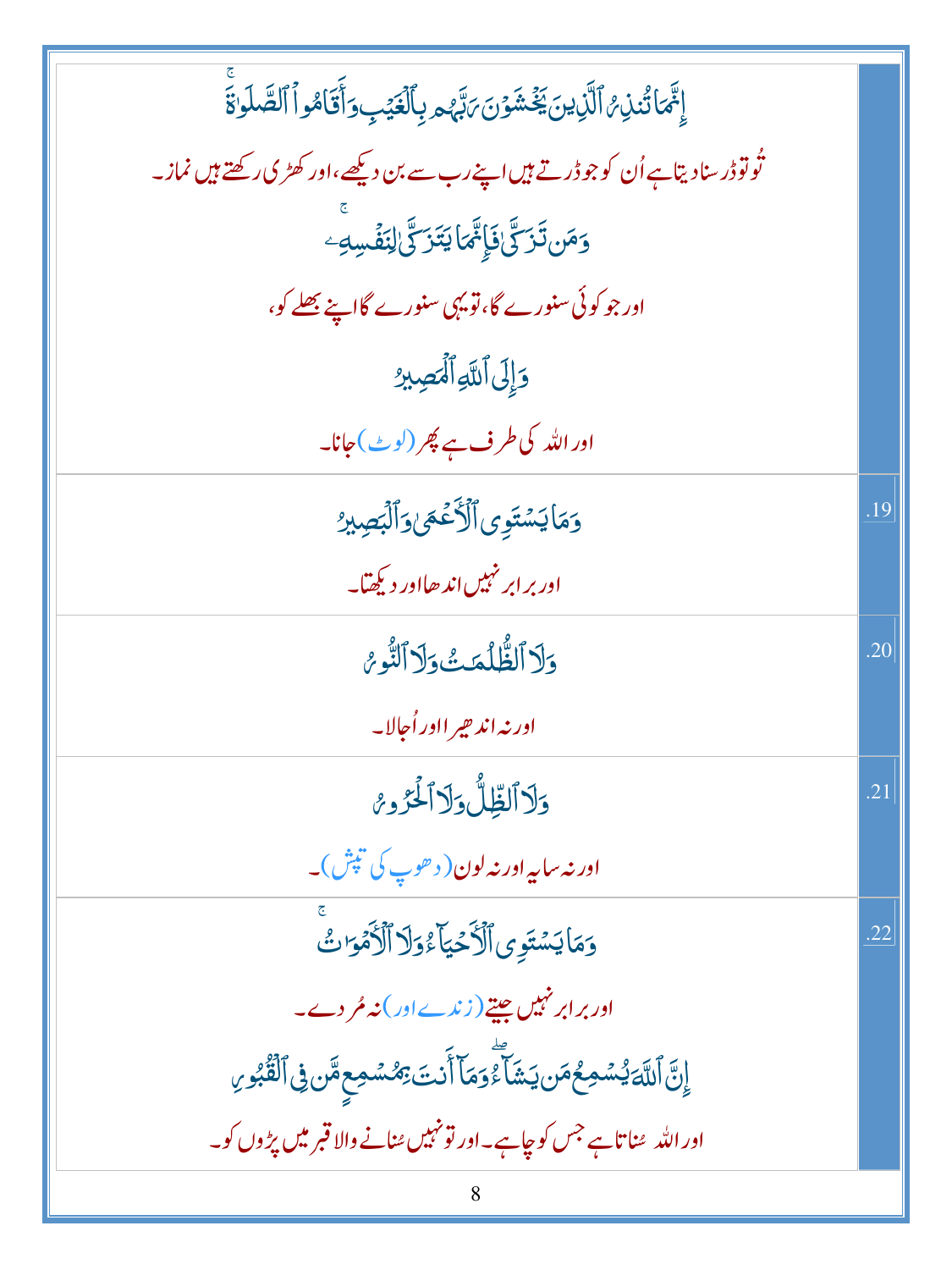| ٳڹٙٲؘڹؾؘٳ۪ٳؖۮڹؘڶؚۣؠڒ۠                                                                                          | .23 |
|----------------------------------------------------------------------------------------------------------------|-----|
| تُوتو يہ <u>ی ہے ڈر</u> کی خبر سنانے والا۔                                                                     |     |
| ٳڹ۠ۜٲٲٛ؍ٛڛؘڶٮۘٙٙڬ؋ۣٲڂۘ۬ڹؚٙٚڹڜؾٵۏؘٮؘ۬ڕؚٛۑۯؖٵؖ                                                                   | .24 |
| ہم نے بھیجاہے تجھ کو سچا(حق) دین دے کر،اور خوشی اور ڈر سناتا۔                                                  |     |
| <u>وَإِن مِّنۡ</u> أُمَّةٍإِلَّا خَلَا فِيهَا نَذِيرٌ                                                          |     |
| اور کوئی فرقہ (اُمت) نہیں، جس میں نہیں ہو چکاکوئی ڈرانے والا۔                                                  |     |
| وَإِن يُكَزِّبُوكَ فَقَدَ كَذَّبَ ٱلَّذِينَ مِن قَبَلِهِمْ                                                     | .25 |
| اور اگر وہ تجھ کو حٖمٹلائیں، تو آ گے حجٹلا چکے ہیں ان سے اگلے (پہلے )۔                                         |     |
| <b>ڮ</b> ݴٷٙۛؠٕ۠ٛۿٙ <i>؇ۺ</i> ڷۿ۠ۄڔؚٲڷڹؾۣڡٙؾؚۅؘڔؚٲڵڗ۠ٛڹ۠ڔؚۅؘڔؚٲڷڮ <i>ۘڎ</i> ؠؚٲڷ <i>ٞؿ</i> ڹڔ                  |     |
| پنیچے اُن پاِس رسول ان کے ،لے کر کھلی با تیں اور ورق(صحیفے )اور چمکتی(روشن ہد ایات دالی) کتاب۔                 |     |
| ۛ<br>ثُمَّ أَخَنُتُ الَّذِينَ كَفَرُواًّ فَكَيْفَ كَانَ نَكِيرِ                                                | .26 |
| پھر پکڑامیں نے منکروں کو،نوکیساہوابگاڑمیرا؟                                                                    |     |
| أَلَمۡ تَرَأَنَّ ٱللَّهَأَنزَلَ مِنَ ٱلسَّمَآءِمَآءَۚ فَأَخۡرَجۡنَابِهِۦ ثَمَرَاتٍ مُّخۡتَلِفَاۤ أَلۡوَانُهَاْ | .27 |
| تُونے نہ دیکھا کہ اللہ نے اُتاراآ سان سے پانی۔ پھر ہم نے نکالے اس سے میوے طرح طرح ان کے رنگ۔                   |     |
| وَمِنَ ٱلْجِبَالِ جُدَدُٰنِيضٌ وَحُمۡرٌ لِّخۡتَلِفٌّ أَلۡوَا نُّہَا وَغَرَ ابِيبُ سُودٌ                        |     |
| اور پہاڑوں میں گھاٹیاں ہیں سفید اور سرخ،طرح طرح ان کے رنگ،اور بھجنگ کالے (گہرے ساہ)۔                           |     |
|                                                                                                                |     |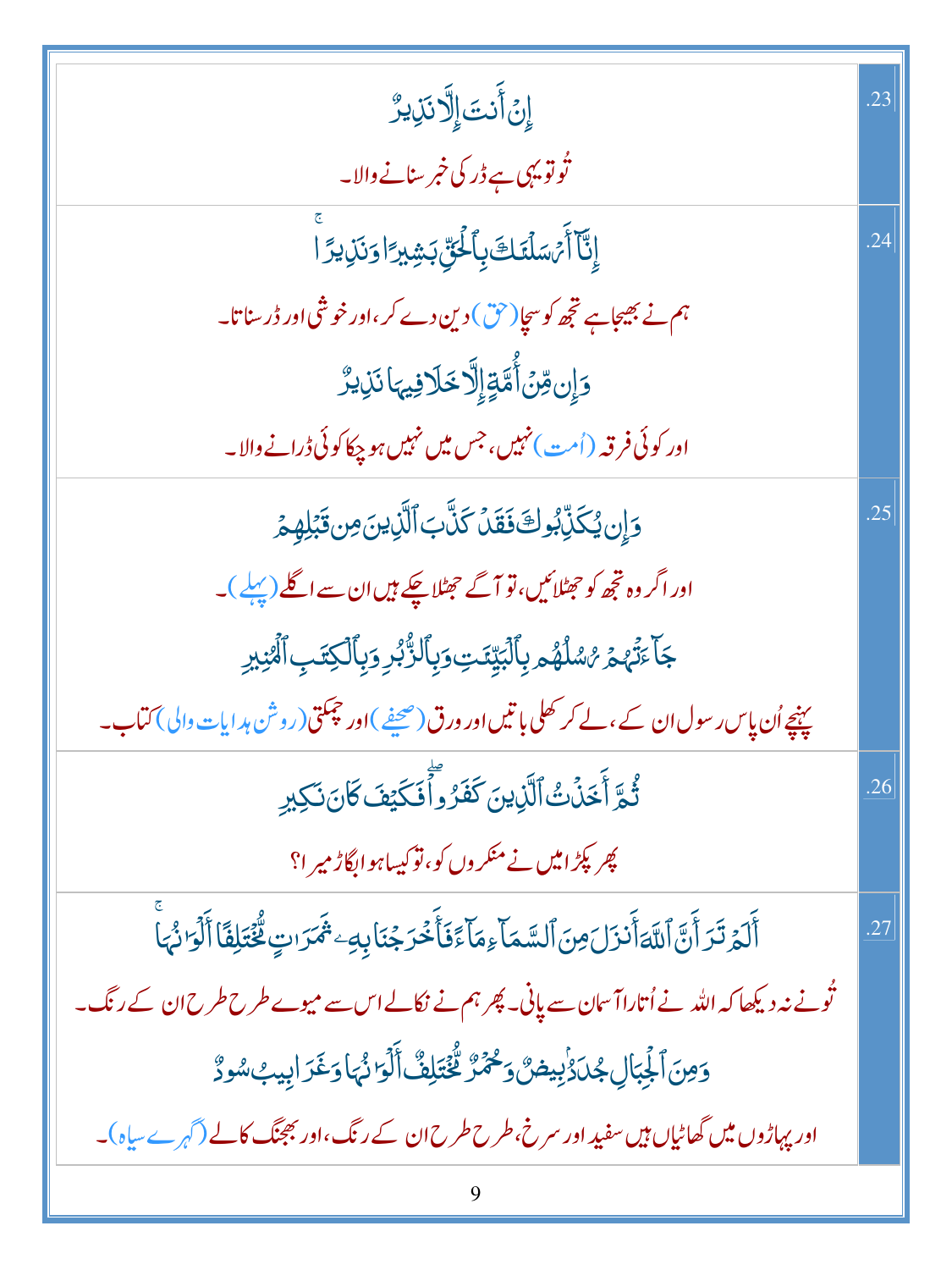| وَمِنَ ٱلنَّاسِ وَٱلدَّوَآبِّ وَٱلۡكَنۡعَمِ فُتۡتَلِفٌّ أَلۡوَا نُهُ كَذَآ لِكَ                                          | .28 |
|--------------------------------------------------------------------------------------------------------------------------|-----|
| اور آدمیوں میں اور چوپایوں میں ک <sup>ی</sup> ں رنگ کے <del>ہ</del> یں اسی طرح۔                                          |     |
| ٳ۪ۥٚ۠ۜٞٙۜٙٙٞۿٵڲؘ۬ۺؘٛ۩ڷڷؘۊۺۘ؏ڹٵۮؚۣۊؚٱڶۼڶۿٙٷٝٲؖ                                                                            |     |
| اللہ سے ڈرتے وہی <b>ہیں اسکے بند وں میں جن کو سمجھ ہے۔</b>                                                               |     |
| ٳۣڹؖٞٳٙڷڶڶۜۊعؘڒٟؽڒۘ۠ۼؘڡؙ۠ٛۅ؆                                                                                             |     |
| تحقیق(بلاشبه)الله زبر دست ہے بخشے والا۔                                                                                  |     |
| إِنَّ ٱلَّذِينَ يَتُلُونَ كِتَبَ ٱللَّهِ وَأَقَامُواْ ٱلصَّلَوٰاةَ وَأَنفَقُواْ لِمَّا يَرْقُدَهُمْ سِرَّا وَعَلَانِيَةً | .29 |
| جولوگ پڑھتے ہیں کتاب اللہ کی،اور سیدھی( قائم) کرتے ہیں نماز،اور خرچ کیا پچھ ہمارادیاچھپے اور کھلے،                       |     |
| ؾؘۯٙڿۅڹٙؾؚٚڂڗۊ۠ٙڵؖڹؾٞٶ؆                                                                                                  |     |
| اُمید دار ہیں ایک بیویار کے ،جو کبھی نہ ٹوٹے (خیارہ پائے)۔                                                               |     |
| <sup>ۣ</sup> ڵؚؽۏۜڵۣٙؾۿ۠ؽٙٲؙ۠۫ٙؖڿ۠ۅ <i>؆ۿ۠ؽؘ</i> ؋ؘؾۯۣۑڹٲۿ۠ۄڡؚۜڹ؋ؘڞؙڸ <sup>؈ۜ</sup>                                      | .30 |
| تا( کہ) پورے دےان کو نیگ( اجر)اُن کے،اور بڑھتی(زیادہ) دےاپنے فضل سے۔                                                     |     |
| ٳڹؙۜڷڡ۠ڬؘڡٛ۠۬ۅ؆ۺؘڴۅ؆                                                                                                     |     |
| تحقيق(بلاشبه)وہ ہے بخشنے والا قبول کرتا۔                                                                                 |     |
| وَٱلَّذِىٓ أَوۡ حَيۡنَآ إِلَيَكَ مِنَ ٱلۡكِتَبِ هُوَ ٱلۡخُنُّ مُصَدِّقَالِّمَا بَيۡنَ يَدَيۡهِ                           | .31 |
| اور جو ہم نے تجھ پر اُتاری کتاب،وہی ٹھیک (حق) ہے سچا( تصدیق) کرتی آپ سے اگلی( پہلی ) کو۔                                 |     |
| 10                                                                                                                       |     |

٠.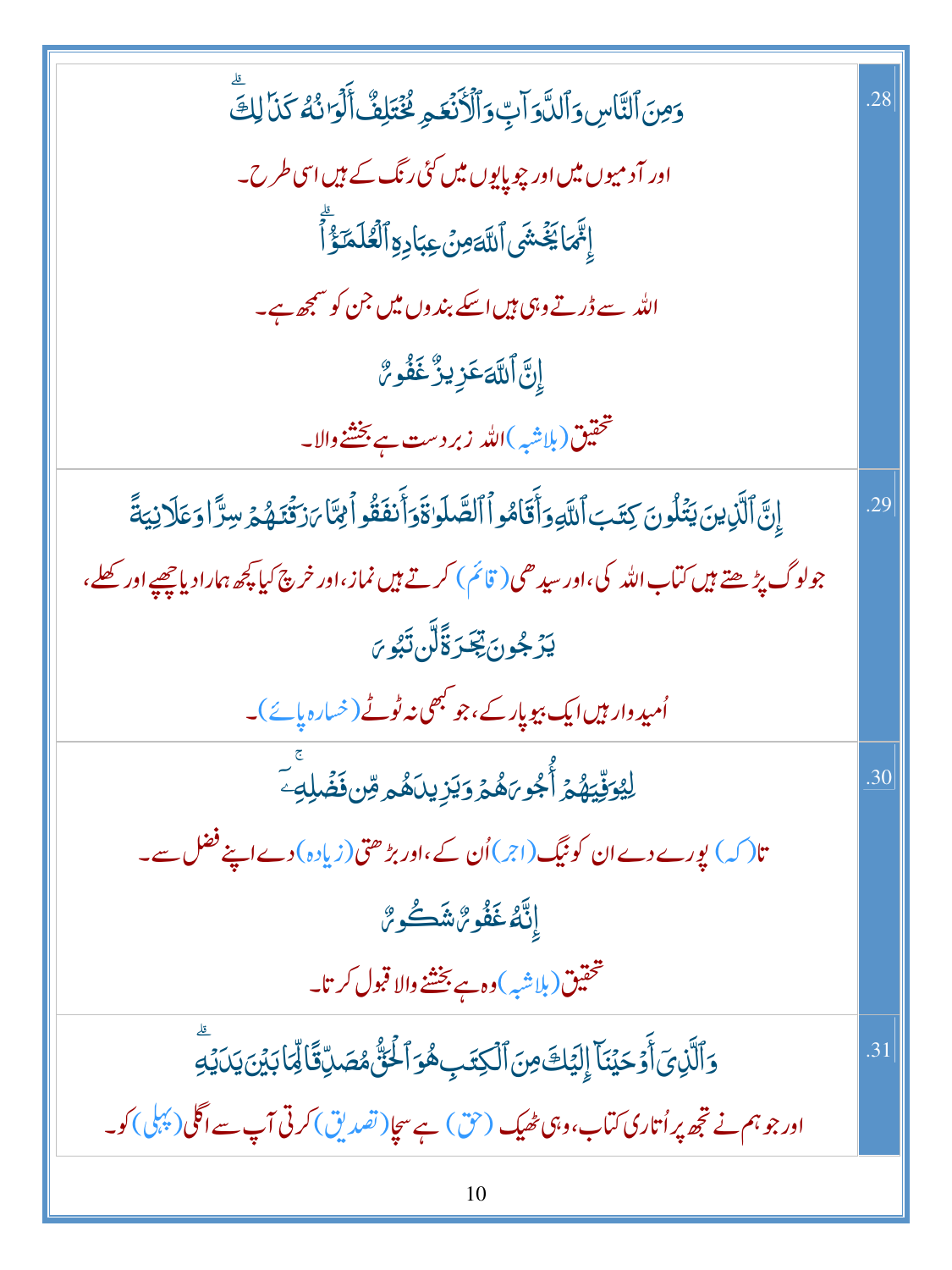| ٳۣڷ <i>ۜ</i> ٲڵڶ <i>ڐڹؚۼ</i> ؚڹٲۮؚؚۊ <sup>ۣ</sup> ۦڂٓۑؚٙڹۯ <sup>ٲ</sup> ڹڝؚڹڒ۠           |     |
|------------------------------------------------------------------------------------------|-----|
| مقرر (بیثک)الله اپنے بندوں سے خمر رکھتاہے دیکھتا۔                                        |     |
| ثُمَّ أَوۡ رَثۡنَا ٱلۡكِتَبَ ٱلَّٰٓذِينَ ٱصۡطَفَيۡنَاۚ مِنۡ عِبَادِنَا                   | 32  |
| پھر ہم نے وارث کئے کیاب کے وہ،جو پچنے ہم نے اپنے بند وں میں سے۔                          |     |
| ڣؘڣؠ۠ۿۄ۫ڟؘٳڸۄ۠ڵؚڹؘۨڡٛ۫ڛ <mark>ڮٷڡؚڹؙؠ۠ۄۿۨ۠ڨؗ<sup>ٞ</sup>ؾؘڝؚ</mark> ڵۘ۠                  |     |
| پھر کوئی ان میں براکر تاہے اپنی جان کا۔اور کوئی ان میں ہے پچ کی جال پر (میانہ رو)،       |     |
| وَمِنۡهُمۡ سَاٰبِنُۢ بِٱلۡلَٰٓيۡرَ'تِ بِإِذۡنِ ٱللَّهِ                                   |     |
| اور کوئی ان میں ہے کہ آگے بڑھ گیا، لے کر خوبیاں اللہ کے حکم سے۔                          |     |
| ذَٰ لِكَ هُوَ ٱلْفَضَلُ ٱلْكَبِيرُ                                                       |     |
| یہی ہے بڑی بزر گی۔                                                                       |     |
| جَنَّتْ عَلَىٰ يَلۡ خُلُونَهَا يُحَلَّوۡنَ فِيهَا مِنۡ أَسَاوِىَ مِن ذَهَبٍ وَلَؤُلُؤَ ا | .33 |
| باغ ہیں یسے کے، جن میں جائیں گے وہاں گہنا پہنائے گاان کو کنگن سونے کے اور موتی۔          |     |
| وَلِبَاسُهُمْ فِيهَا حَرِيرٌ                                                             |     |
| اور ان کی یوشاک وہاں ریشمی ہے۔                                                           |     |
| وَقَالُواْ ٱلْحَمَّدُ لِلَّهِ ٱلَّذِىَ أَذَهَبَ عَنَّا ٱلْحَرَنَ                         | .34 |
| اور کہیں گے شکر اللہ کا، جس نے دور کیاہم سے غم۔                                          |     |
| 11                                                                                       |     |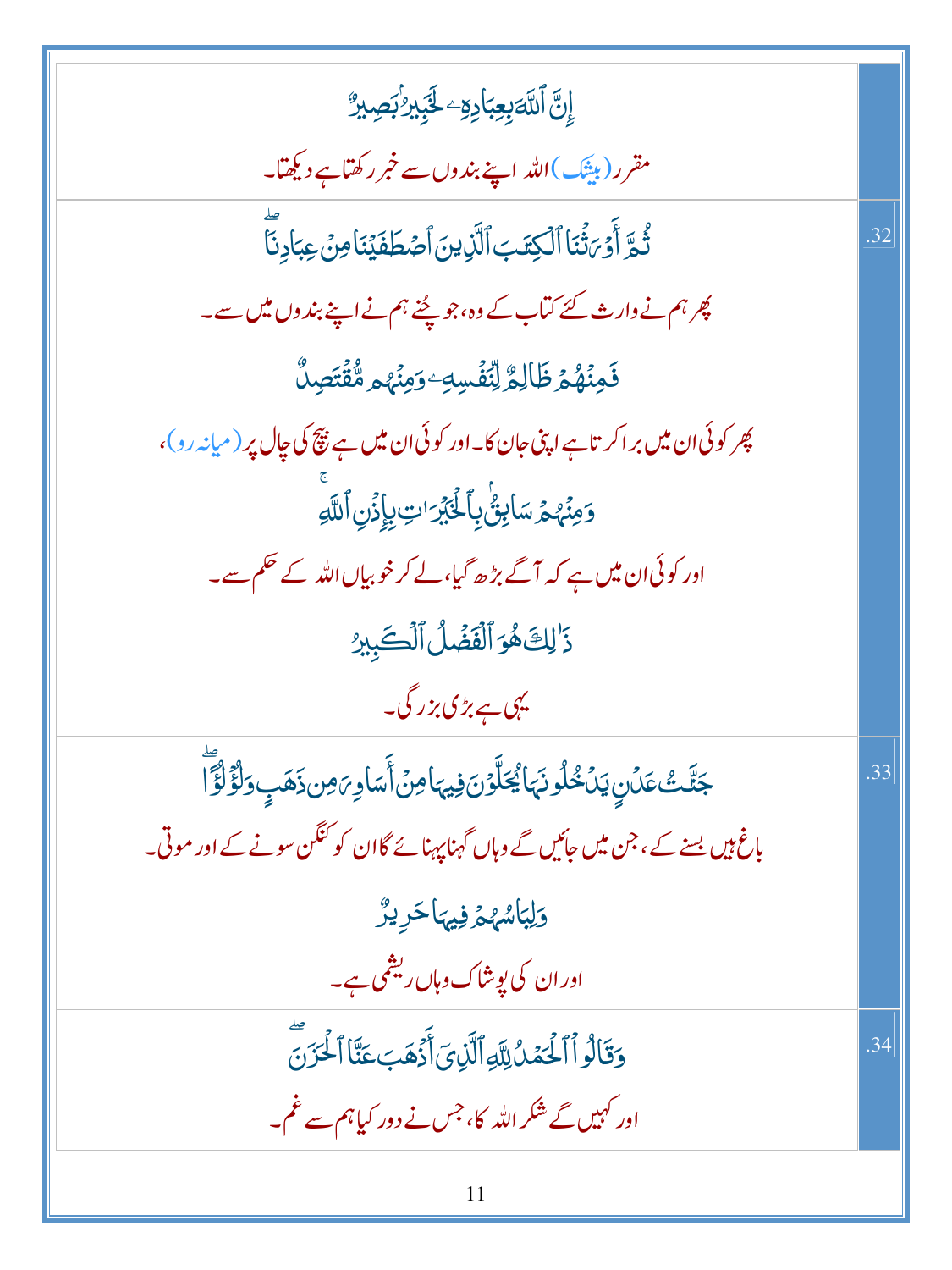| ٳڹٙٞ؆ڹَڹؘٵڶڠڡؘ۠ۅ؆ۺؘػۢۅ؆                                                                             |     |
|-----------------------------------------------------------------------------------------------------|-----|
| بیثک ہم <i>ارار</i> ب بخشاہے قبول کر تا۔                                                            |     |
| ٱلَّذِىٓ أَحَلَّنَادَاهَ ٱلۡعَقَامَةِ مِن فَضَٰلِهِۦ                                                | .35 |
| جس نے اُتارا( کھُہر ایا)ہم کورہنے کے (ابدی)گھر میں،اپنے فضل سے۔                                     |     |
| لَايَمَسُّنَافِيهَانَصَبُّوَلَايَمَسُّنَافِيهَالْغُوبُ                                              |     |
| نہ پہنچے اس میں ہم کو کو ئی مشقت،اور نہ پہنچے ہم کواس میں تھکنا۔                                    |     |
| وَٱلَّٰٓنِينَ كَفَّرُواۡكُمۡ نَآءُ جَهَنَّعَ                                                        | .36 |
| اور جو منکر ہیں،ان کو ہے آگ دوزخ کی۔                                                                |     |
| ڷٲؽؗڠٙ۫ڞؘؽ؏ؘڶؽٙۿ۪ؽٙ؋ؘؾڡ۠ۅڐ۠ۅٲۅؘڶٲؽ۠ۼؘڡٞۨٞڡٛۢػٮؘٛۿ۠ۄڡؚۨڽؘ؏ؘۮؘٳؠۿؘٳ                                   |     |
| نہ اُن پر نقذیر پہنچق ہے کہ مر جائیں اور نہ اُن میں ہلکی ہو تی ہے وہاں کی کچھ کلفت (نکلیف)۔         |     |
| <b>كَنَا لِكَ نَجْزِى كُلَّ كَفُورِ،</b>                                                            |     |
| یہی سزادیتے ہیں ہم ہر ناشکر کو۔                                                                     |     |
| وَهُمَّ يَصَطَرِ خُونَ فِيهَا بَيِّنَآ أَخْرِ جُنَا نَعَمَلُ صَلِحًا غَيْرَ ٱلَّذِى كُنَّا نَعَمَلُ | .37 |
| اور وہ چلاتے ہیں اس میں، اے رب! ہم کو نکال،ہم کچھ بھلاکام کریں،وہ نہیں جو کرتے تھے۔                 |     |
| <u>ٲٝۅؘڶؠ</u> ٙٛۯ۬ڠۊ <i>ؚڒ</i> ؙػ۠ۄۿٵؾؘڹؘڷڴؖۯڣۣۑٶؚڡؘڹڗؘڎۜڗ                                          |     |
| کیاہم نے عمر نہ دی تھی تم کو جتنے میں سوچ لے جس کو سو چناہو؟                                        |     |
| 12                                                                                                  |     |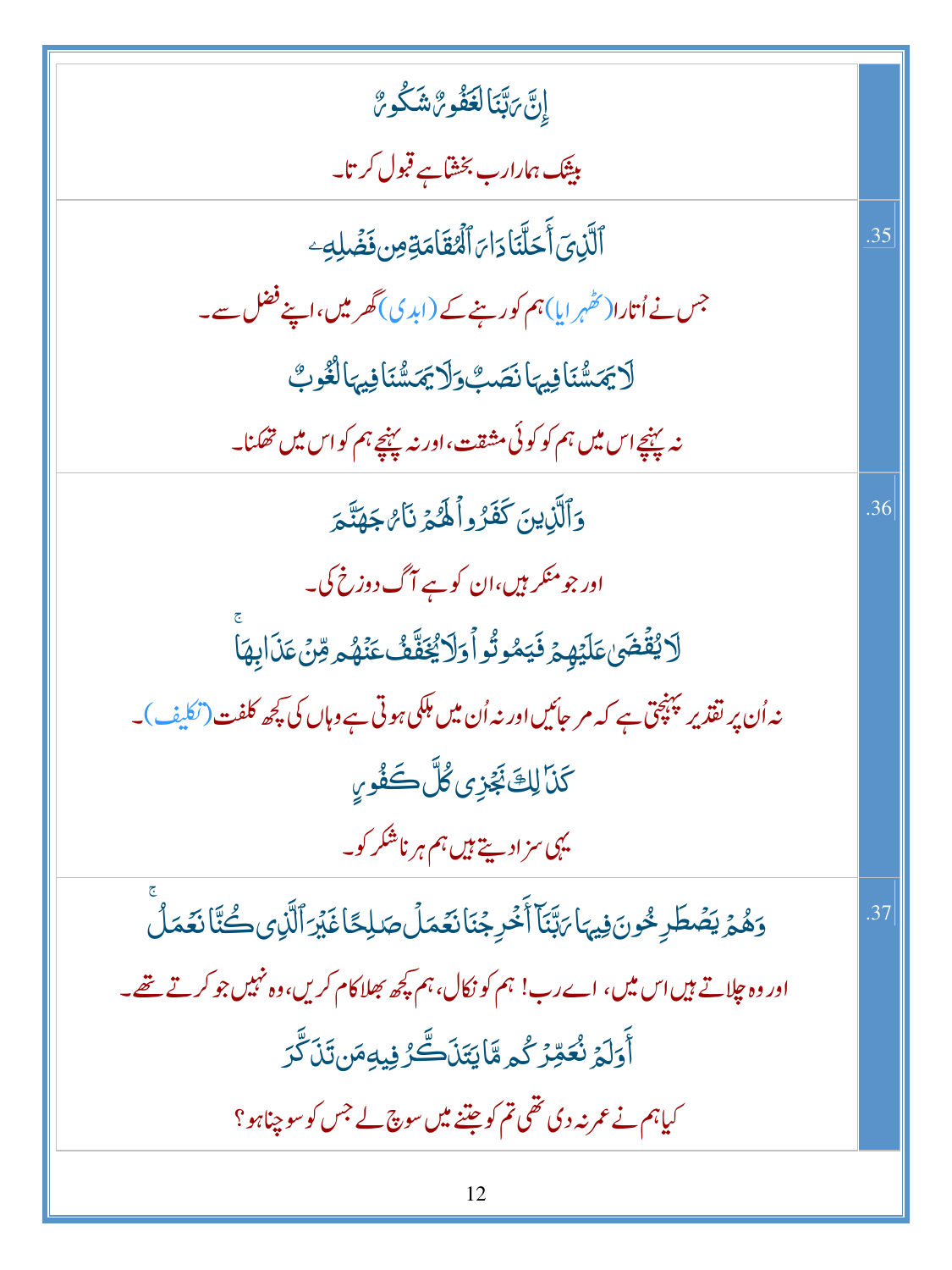| ڡٙٳ<br><b>دَجَ</b> ٲۦۧػ۠ۿؚٱڶٿۜڶ۪ؠۯ۠                                        |     |
|----------------------------------------------------------------------------|-----|
| اور پېنچاتم کو ڈرسنانے والا۔                                               |     |
| فَذُوقُواْفَمَالِلظَّلِمِينَ مِن نَّصِيرٍ                                  |     |
| اب چڪھو کہ کوئی نہيں گنہگاروں کامد د گار۔                                  |     |
| إِنَّ اللَّهَ عَلِمُ غَيْبِ ٱلسَّمَرَاتِ وَٱلْأَمَّ ضِ                     | .38 |
| الله بھید جاننے والاہے آسانوں کااور زمین کا۔                               |     |
| إِنَّهُ عَلِيهُ بِذَاتِ الصُّدُورِ                                         |     |
| اس کوخوب معلوم ہے،جوبات ہے دلوں میں۔                                       |     |
| هُوَ ٱلَّذِى جَعَلَكُمۡ خَلَيۡفَ فِى ٱلۡأَرۡمَضِ                           | .39 |
| وہی ہے جس نے کیاتم کو قائم مقام ( خلیفہ )زمین میں،                         |     |
| فَمَن كَفَرَ فَعَلَيْهِ كُفُرُهُ                                           |     |
| پھر جو کوئی ناشکر <sub>کی</sub> کرے تواس پر پڑے اس کی ناشکر <sub>گ</sub> ۔ |     |
| وَلَا يَزِينُ ٱلْكَفِرِينَ كُفُرُهُمْ عِندَىَتِهِمْ إِلَّامَقُتًا          |     |
| اور منکر وں کو نہ بڑھے گاان کے انکار سے،اُن کے رب کے آگے مگر بیز اری۔      |     |
| وَلَايَزِينُ ٱلْكَفِرِينَ كُفِّرُهُمْ إِلَّا خَسَاءًا                      |     |
| اور منکر وں کو نہ بڑھے گاان کے انکار سے، مگر نقصان۔                        |     |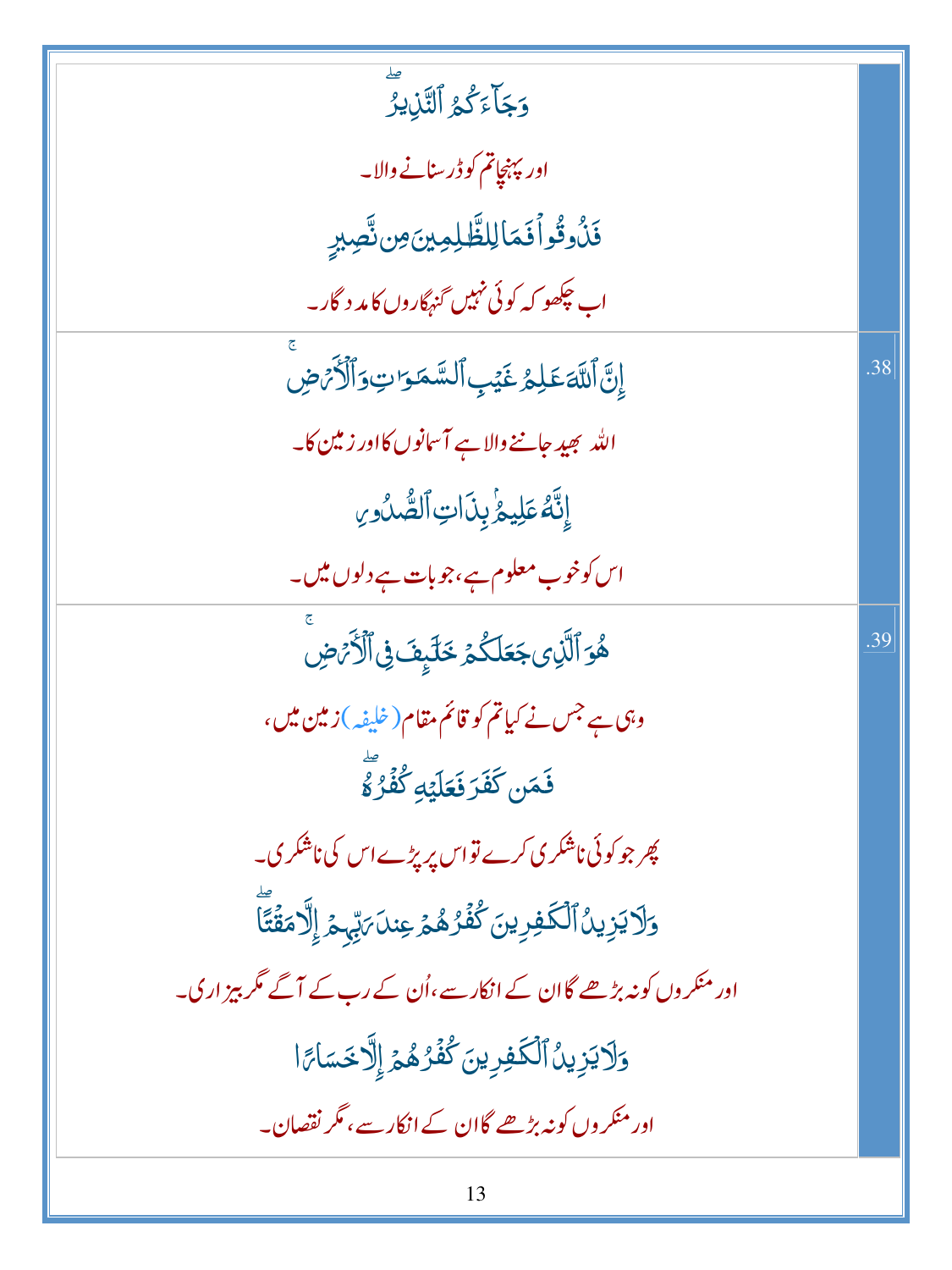| <u>ػٛڶٙ</u> ٲؘ <i>ڹ</i> ؘءَؽ <sup>ٙ</sup> ؾ۠ۮ؆ۺ۠ۯڬۜٲءؘػ۠ۿٵؖڵؖڷؚٳؽڹؘڗؘڹڷػ۫ۅڹؘڝؚؽ۠ۅڹۣٱڵڷ <sub>ٙ</sub> ۅ | .40 |
|-------------------------------------------------------------------------------------------------------|-----|
| ٹو <sub>ک</sub> ہہ، بھلادیکھوتو! اپنے شریک <sup>جن</sup> کوپکارتے ہواللہ کے سوا۔                      |     |
| أَمُونِى مَاذَا خَلَقُواً مِنَ ٱلْأَمَ ضِ أَمَرْ لَهُمْ شِرُكٌّ فِى ٱلسَّمَرَاتِ                      |     |
| د کھاؤتو مجھ کو، کیا بنایاانہوں نے <mark>زمین می</mark> ں؟                                            |     |
| یا پچھ ان کاساحھاہے آسانوں میں ؟                                                                      |     |
| ٲٛ <i>ٙ؞ۧ</i> ٵؘؾ <i>ٙؽٙۿ؞ٝ</i> ؚػؚؾؘٵؘڡؘۿ؞ؚۧػٙڸ <i>ٙ</i> ڹێۣٮٙؾٟڡۣۨڹ۫ <sup>ڡۨ</sup>                  |     |
| یاہم نے دی ہے ان کو کوئی کتاب،سوپہ سندر کھتے ہیں اس کی؟                                               |     |
| بَلۡ إِن يَعِنُ ٱلظَّٰلِمُونَ بَعۡضُهُم بَعۡضًا إِلَّا غُرُوعًا                                       |     |
| کوئی نہیں پر جو بتاتے ہیں گنہگار ایک دوسرے کو،سب فریب ہے۔                                             |     |
| إِنَّ اللَّهَ يُهۡسِكُ السَّمَرَ تِ وَٱلۡأَرۡهَضَ أَن تَزُولَا                                        | .41 |
| تحقیق <sub>اللّٰہ</sub> تھام رہاہے آ <sup>س</sup> انوں کواور زمین کو، کہ ٹل(سر ک) نہ جائیں۔           |     |
| <u>ۅٙ</u> ڶؠٟۜڹۯٵڶؾؐٵۧٳؚڹٙٲۧمۡسَكَۿؙڡؘٵ <i>ڢڹ</i> ٲۜڂڸٟۊڹ <i>ڹڂ</i> ڸٷۜۦۜ                             |     |
| اور اگر ٹل (سر ک) جائیں تو کوئی نہ تھام سکے ان کواُس کے سوا۔                                          |     |
| إِنَّهُ كَانَ حَلِيعًا غَفُوجًا                                                                       |     |
| وہ ہے تخمل والا بخشا۔                                                                                 |     |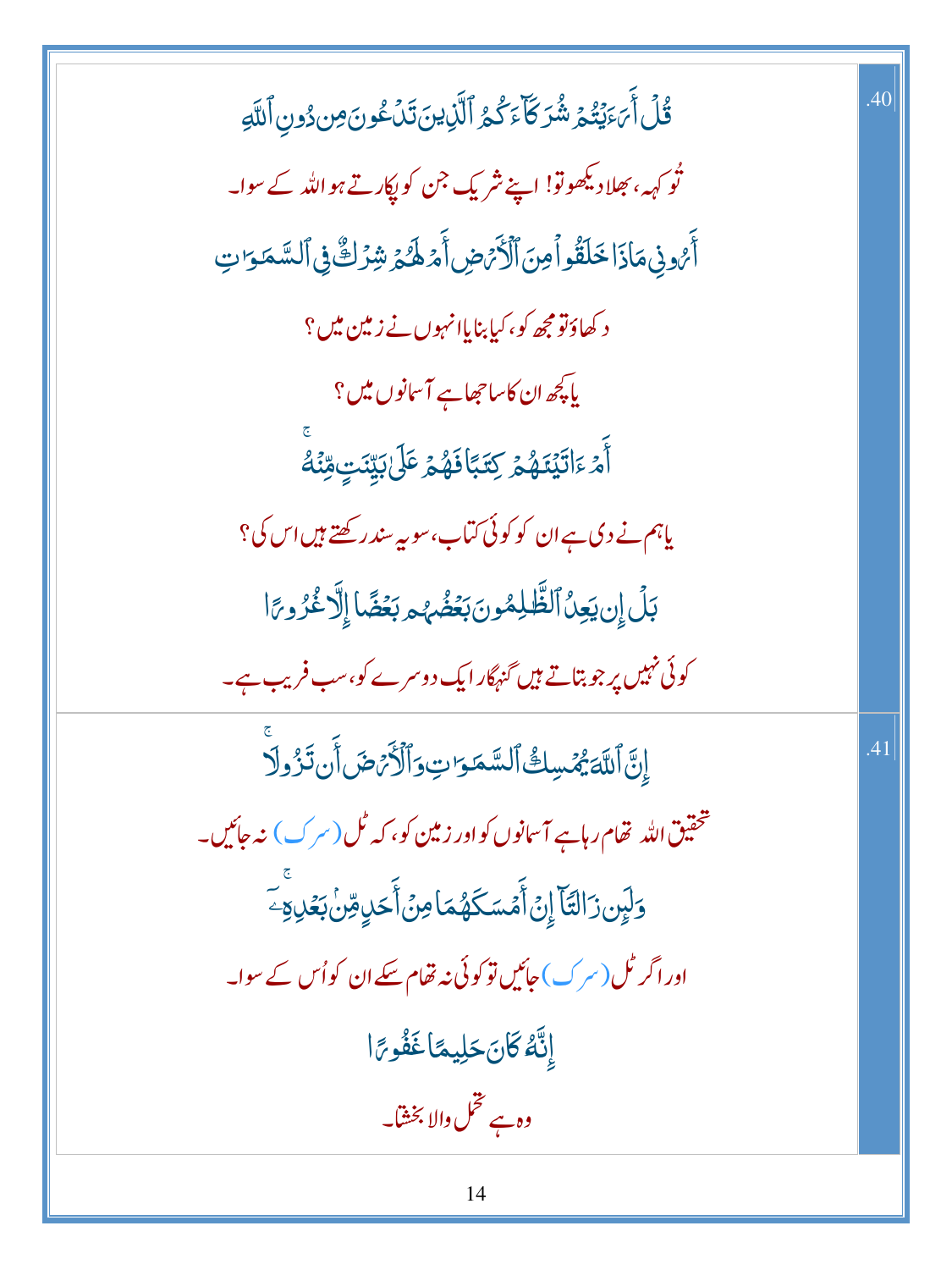| <u>ۅٙ</u> ٲؘٛٞڐۘٞۺڡ۠ۅٲۛۑؚٲڵ <i>ڐؼڿۿؘ</i> ڶٲؘؗڲؘڡ <i>ٙڹ</i> ؠؚؿ؋ڶؠٟۜڹڿٲٷۿؿ؋ٮؘٚڸؽڒ۠ڶؾػۢۅۮؙڹؓٲۜۿؘٮؘێ؋ڽٙٳۣڂٮؘؽٲڷؙڒٛ۠ۿۿؚؖ | .42 |
|----------------------------------------------------------------------------------------------------------------------|-----|
| اور قشم کھاتے تھے اللہ کی تاکید کی (سخت)قشمیں اپنی،                                                                  |     |
| اگر آئے اُن پاِس کوئی ڈرسنانے والا،البتہ بہتر راہ چلیں گے اور کسی ایک اُمت سے۔                                       |     |
| فَلَمَّاجَاًءَهُمَّ نَذِيزٌ مَّازَادَهُمْ إِلَّانُفُوءَا                                                             |     |
| پھر جب آیاان پاس ڈرسنانے والا،اور زیادہ ہو ااُن کا بد کنا،                                                           |     |
| ٱسۡتِكۡبَاءَافِىٱلۡكَٰٓءَضِ وَمَكۡدَ ٱلسَّيِّى                                                                       | .43 |
| غر ور کر ناملک میں،اور داؤ کرنابرے کام کا۔                                                                           |     |
| <u>و</u> َلَايَحِيقُ ٱلۡمَكۡرُ ٱلسَّيِّئُۚ إِلَّا بِأَهۡلِهِۦ                                                        |     |
| اور برائی کا داؤاُلٹے گااسی داؤ دالوں پر۔                                                                            |     |
| فَهَلَ يَنظُرُونَ إِلَّاسُنَّتَ ٱلْأَوَّلِينَ                                                                        |     |
| پھر وہی راہ دیکھتے <del>ہ</del> یں اگلوں کے دستور کی۔                                                                |     |
| <b>فَلَن تَجِنَ لِسُنَّتِ السَّوَتَبُ</b> لِ يلَّا                                                                   |     |
| سوتونەيائے گااللہ كادستور (سنت)بدلتا۔                                                                                |     |
| وَلَن تَجِدَ لِسُنَّتِ أَللَّهِ تَحُوِيلاً                                                                           |     |
| اور نہ پائے گااللہ کادستور (سنت) ٹلتا۔                                                                               |     |